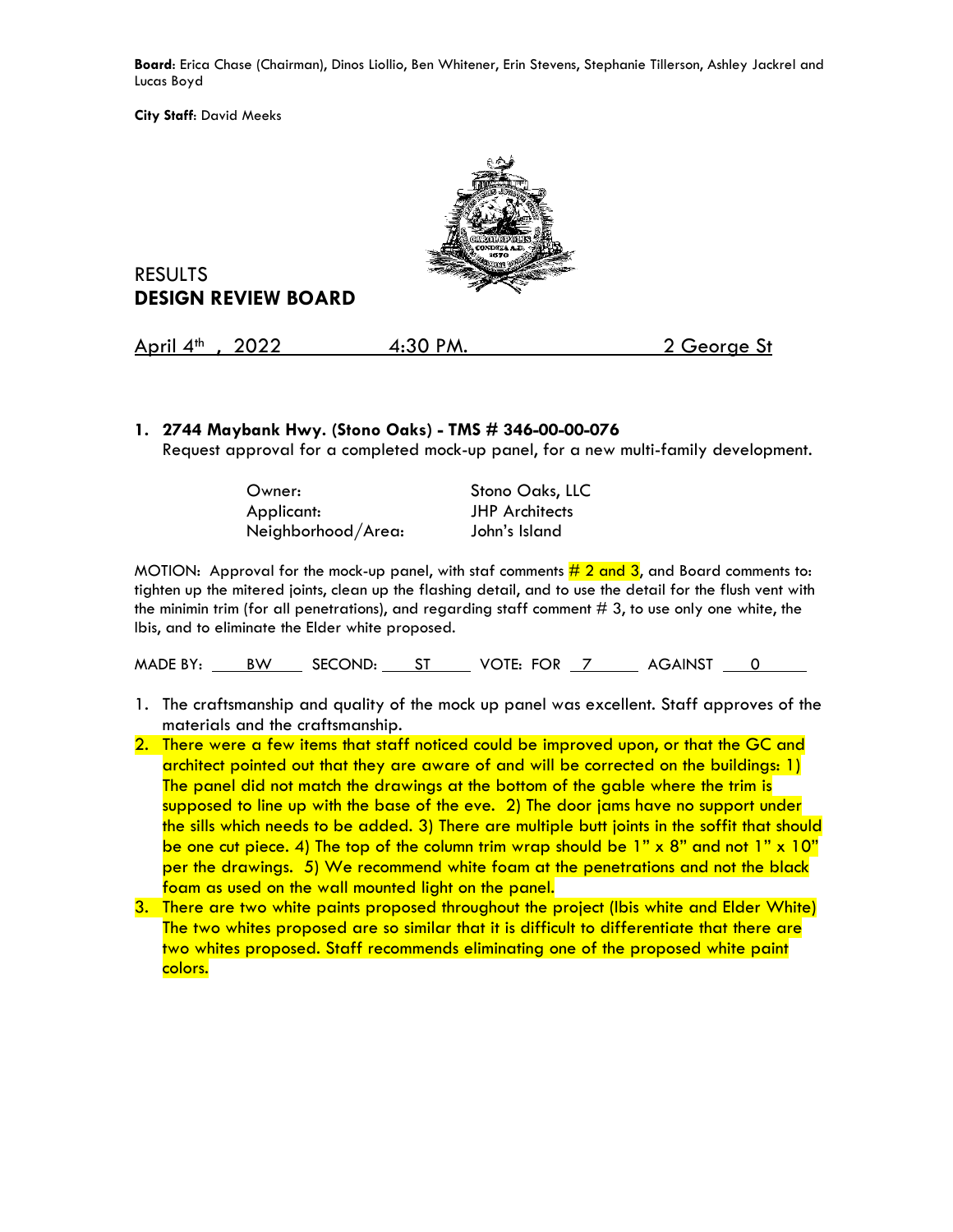**Board**: Erica Chase (Chairman), Dinos Liollio, Ben Whitener, Erin Stevens, Stephanie Tillerson, Ashley Jackrel and Lucas Boyd

**City Staff**: David Meeks



# RESULTS **DESIGN REVIEW BOARD**

| April $4^{\text{th}}$ , 2022 | 4:30 PM. | 2 George St |
|------------------------------|----------|-------------|
|                              |          |             |

## **2. 2508 Ashley River Rd. - TMS# 355-11-00-003**

Request demolition for a one story brick church school building over 50 years of age.

| Owner:             | Orange Grove Charter School |
|--------------------|-----------------------------|
| Applicant:         | John H. Clandaniel, CEO     |
| Neighborhood/Area: | West Ashley                 |

MOTION: Approval for demo of the one-story U shaped building.

MADE BY: DL SECOND: ST VOTE: FOR 7 AGAINST 0

## **3. 1569 Harbor View Rd. - TMS# 424-10-00-045**

Request demolition for a single family home over 50 years old, to make way for a new school addition. (school addition is under 3,000 sq ft. so will be a staff review)

> Applicant: SMHa/Chris Altman Neighborhood/Area: James Island

Owner: O'Quin School-al Trivette

MOTION: Approval for demolition of the brick school classroom building.

MADE BY: ST SECOND: ES VOTE: FOR 7 AGAINST 0

## **4. Maybank Hwy at Crowne Commons Way – TMS# 313-00-00-407**

Request conceptual approval for a new 1-story retail building at Live Oak Square

 Applicant: SMHa-Chris Altman Neighborhood/Area: John's Island

Owner: Crowne Partners – Cary Levow